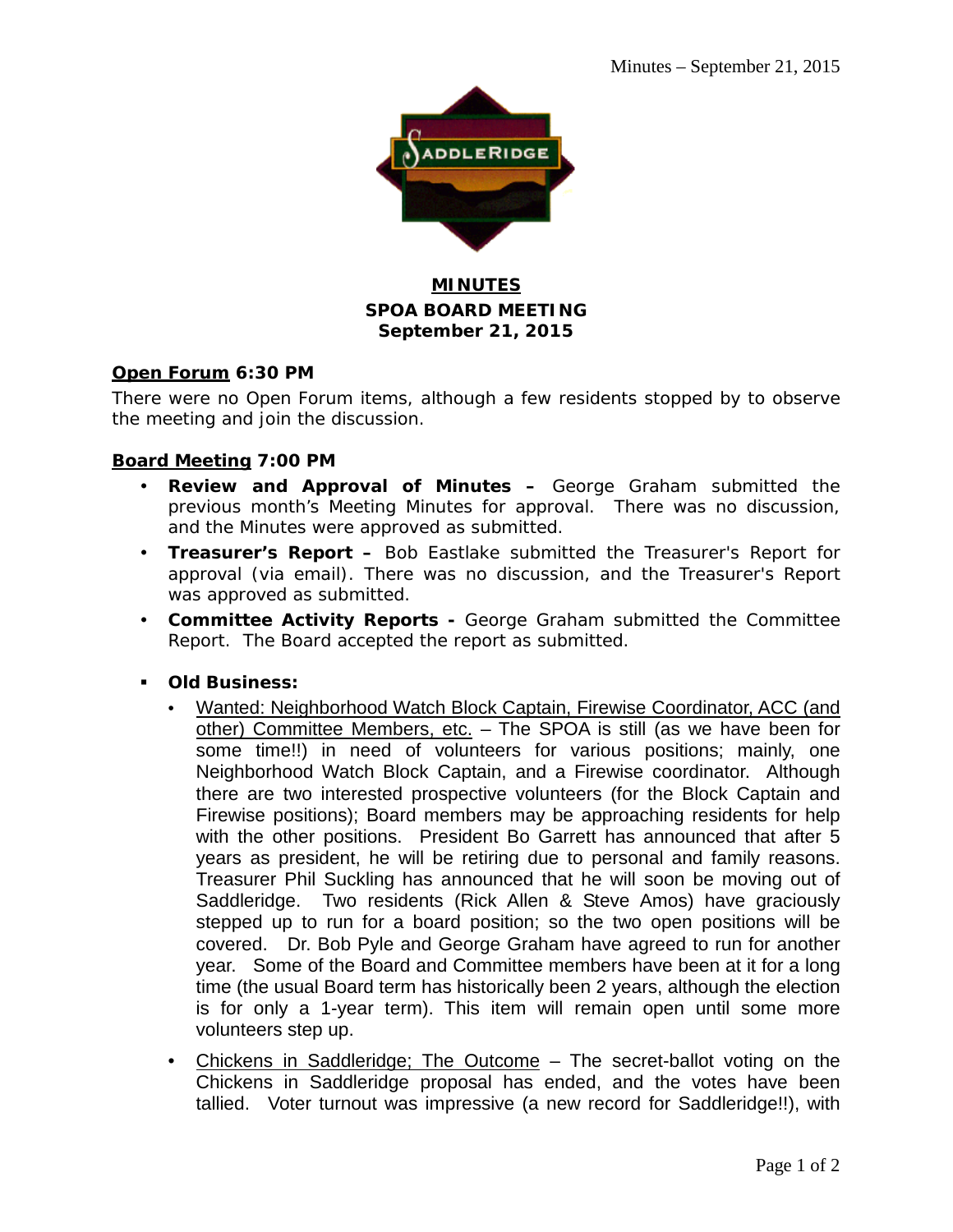83% of the property owners voting. The numbers were:

Out of a possible 210 votes:

Voting "Yes" for chickens in Saddleridge – 79 votes

Voting "No" for chickens in Saddleridge – 96 votes

The voting was close (45% / 55% margin of those who voted), but the proposal did not pass. Therefore, Section 3.11 Animal Husbandry of the Saddleridge Covenants & Restrictions stands as it is currently, with poultry not being allowed.

A Chicken Proposal Committee representative was in attendance at this Board meeting, and requested information on the vote recount rules for a possible formal recount request. Links to the applicable sections of the Texas Property Code (Section 209 of Texas Residential Property Owners Protection Act, and SB 1168 revisions) were emailed to the representative.

This item will remain open.

- **2015 National Night Out Planning The 17th National Night Out will be held** on Tuesday October 6<sup>th</sup> at the Clubhouse. As usual, there will be free food and drinks for residents. Due to feedback from previous efforts, food will again be those wonderful huge Nathan's Hot Dogs from Sam's Club, along with chili, chips, beans, and desserts.
- New Bylaw for Covenants & Restrictions Change Process The Chicken Proposal effort has made the Board realize that there is no formal procedure or process for changing the Covenants document. Is one needed?? The SPOA Board Secretary has done some research to see what other HOA's are doing regarding this; and has so far found no other HOA's with any written procedures at all regarding this. This is probably because it is up to any HOA Board to decide what needs to be done based on the particulars of each tendered request. Further research will be done, before any effort is expended to possibly develop a written process. This item will remain open.
- **New Business:**
	- Clubhouse "Private Park" Sign in Bad Shape The Private Park sign at the Clubhouse driveway entrance is badly weathered; with faded paint and some of the vinyl letters peeling up. Options are (1) buy a new sign, (2) have the current sign restored/repainted, or (3) move the duplicate sign from up by the Clubhouse out to replace the weathered sign. This item will remain open.

The meeting was adjourned at 7:45 PM.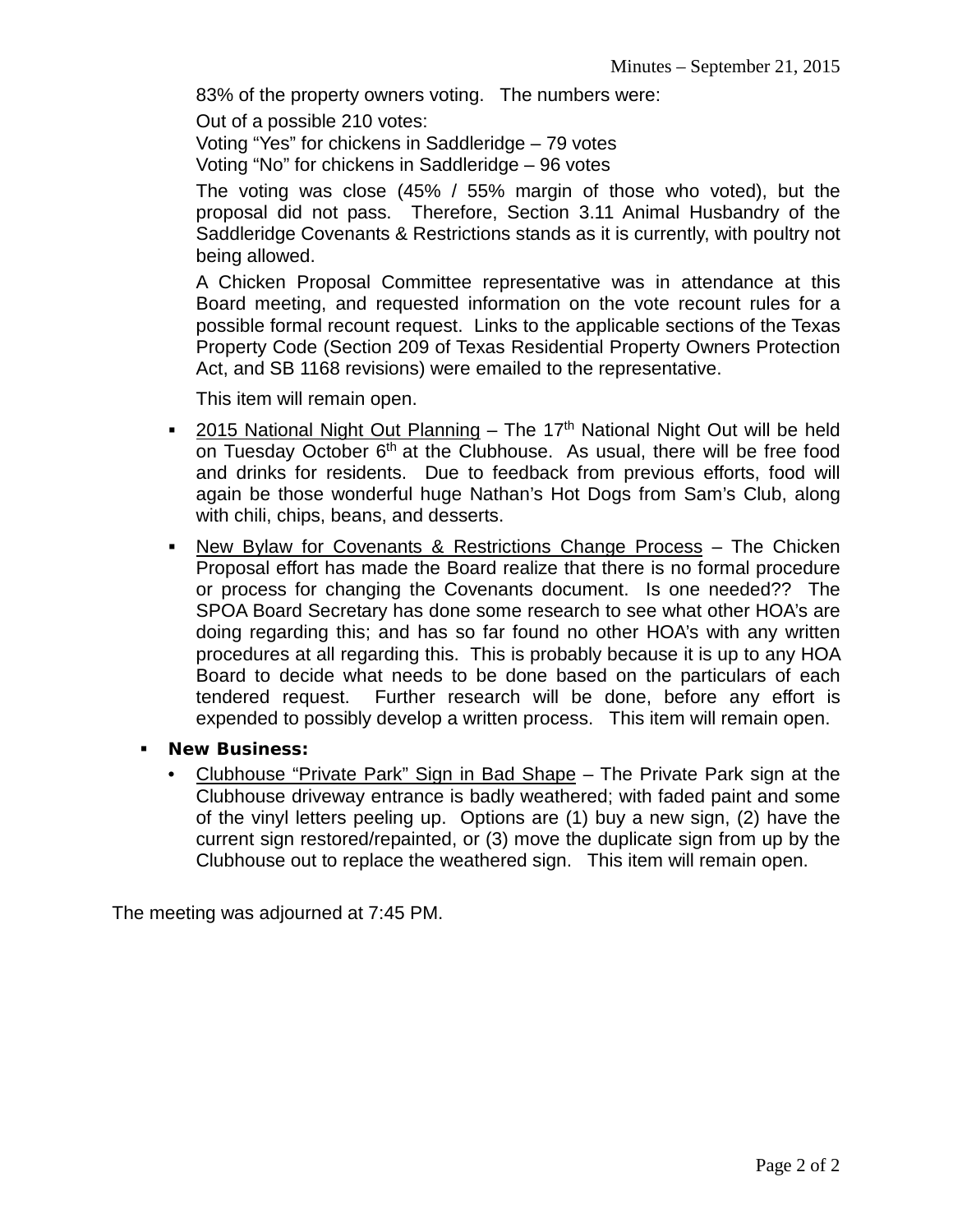1:02 PM

09/05/15 **Cash Basis** 

# Saddleridge Property Owners Association<br>Profit & Loss Budget vs. Actual<br>January through August 2015

|                                                              | Jan - Aug 15   | <b>Budget</b> |
|--------------------------------------------------------------|----------------|---------------|
| income                                                       |                |               |
| <b>Assessment Increase</b>                                   | 0.00           | 0.00          |
| <b>Clubhouse Usage Fee</b>                                   | 275.00         | 225.00        |
| <b>HOA Dues Collected</b>                                    | 12,327.44      | 840.71        |
| <b>Interest Assessed Fees</b>                                | 68.03          | 311.21        |
| Interest Income                                              | 100.21         | 57.73         |
| Resale Cert. Fee                                             | 350.00         | 800.00        |
| <b>Transfer Fees</b>                                         | 450.00         | 800.00        |
| <b>TXFR from Savings</b>                                     | 0.00           | 0.00          |
| Uncategorized Income                                         | 0.00           | 0.00          |
| Total Income                                                 | 13,570.68      | 3,034.65      |
| <b>Expense</b>                                               |                |               |
| Accounting                                                   | 1.400.00       | 1,400.00      |
| <b>Accounting-Bookkeeper</b>                                 | 0.00           | 0.00          |
| <b>Accounting-CPA</b>                                        | 0.00           | 0.00          |
| <b>Accounting - Other</b>                                    |                |               |
| <b>Total Accounting</b>                                      | 1,400.00       | 1,400.00      |
| <b>Annual Septic Contract</b><br><b>Bank Charges</b>         | 245.00         | 225.00        |
| <b>Check Printing</b>                                        | 0.00           | 0.00          |
| <b>Safe Deposit Box</b>                                      | 40.00          | 40.00         |
| <b>Service Charges</b>                                       | 0.00           | 0.00          |
| <b>Bank Charges - Other</b>                                  | 0.00           | 0.00          |
| <b>Total Bank Charges</b>                                    | 40.00          | 40.00         |
| <b>CD Income Transfer</b><br><b>Clubhouse Expenses</b>       | 0.00           | 0.00          |
| Cleaning                                                     | 400.00         | 400.00        |
| <b>Cleaning Supplies</b>                                     | 0.00           | 0.00          |
| <b>Drapes</b>                                                | 0.00           | 1.00          |
| <b>Entrance Fence Repair</b>                                 | 0.00           | 1.00          |
| <b>Entrance Sign</b>                                         | 0.00           | 1.00          |
| <b>Fence Repair</b>                                          | 0.00           | 1.00          |
| <b>Furnishings</b>                                           | 0.00           | 0.00          |
| <b>Garbage Bags</b>                                          | 0.00           | 0.00          |
| <b>Heating and AC</b>                                        | 0.00           | 131.73        |
| Lighting                                                     | 0.00           | 0.00          |
| <b>Maintenance Labor</b>                                     | 0.00           | 350.00        |
| <b>Misc</b>                                                  | 86.58          | 4.00          |
| <b>Outside Lighting</b>                                      | 0.00           | 0.00<br>0.00  |
| Paint                                                        | 0.00<br>308.52 | 308.48        |
| <b>Pest Control</b>                                          | 0.00           | 0.00          |
| Repairs                                                      | 0.00           | 0.00          |
| <b>Septic Cleaning and Service</b><br>Trash                  | 243.81         | 254.53        |
| Water softener monthly maintain                              | 0.00           | 183.60        |
| <b>Wellhouse Expenses</b>                                    | 0.00           | 1.00          |
| <b>Clubhouse Expenses - Other</b>                            | 0.00           | 0.00          |
| <b>Total Clubhouse Expenses</b>                              | 1,038.91       | 1,637.34      |
| <b>Clubhouse Fees</b>                                        | 0.00           | 1.00<br>1.00  |
| <b>Computer Database</b>                                     | 0.00           | 1.00          |
| <b>Contingency Fund</b>                                      | 0.00<br>0.00   | 1.00          |
| <b>Dues</b>                                                  | 0.00           | 0.00          |
| <b>Dues and Subscriptions</b>                                | 142.00         | 0.00          |
| Dues Refund                                                  |                |               |
| <b>Food for Saddleridge Meetings</b>                         | 425.76         | 462.90        |
| Food for Annual BBQ<br>Food for Saddleridge Meetings - Other | 0.00           | 0.00          |
| <b>Total Food for Saddleridge Meetings</b>                   | 425.76         | 462.90        |
| <b>Improvements</b>                                          |                |               |
| <b>Chairs</b>                                                | 0.00           | 0.00          |
| Landscaping                                                  |                |               |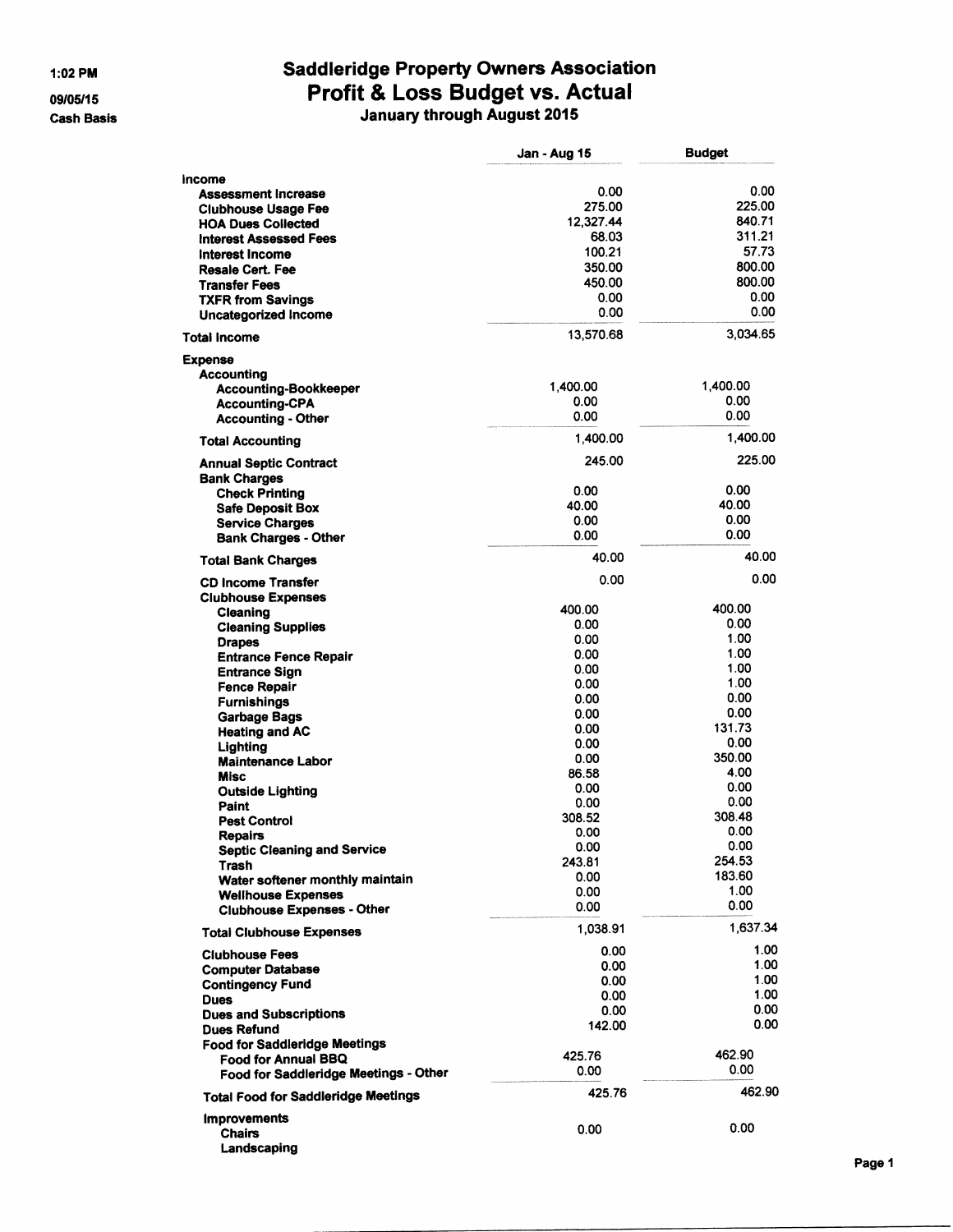1:02 PM

09/05/15

### **Cash Basis**

## **Saddleridge Property Owners Association** Profit & Loss Budget vs. Actual<br>January through August 2015

|                                     | <b>Jan - Aug 15</b> | <b>Budget</b> |
|-------------------------------------|---------------------|---------------|
| <b>Entrance</b>                     | 0.00                | 0.00          |
| Hardscape                           | 0.00                | 0.00          |
| Lighting                            | 0.00                | 0.00          |
| Plan                                | 0.00                | 0.00          |
| <b>Plants</b>                       | 0.00                | 0.00          |
| Preparation                         | 0.00                | 0.00          |
|                                     | 0.00                | 0.00          |
| Water                               | 0.00                | 0.00          |
| Landscaping - Other                 |                     | 0.00          |
| <b>Total Landscaping</b>            | 0.00                |               |
| Lights                              | 0.00                | 0.00          |
| <b>Microwave</b>                    | 0.00                | 1.00          |
| <b>New water softener</b>           | 0.00                | 1.00          |
| Other                               | 0.00                | 0.00          |
| Roof                                | 0.00                | 1.00          |
| <b>Tables</b>                       | 0.00                | 0.00          |
| <b>Wellhouse Improvements</b>       | 0.00                | 0.00          |
| Improvements - Other                | 0.00                | 1.00          |
| <b>Total Improvements</b>           | 0.00                | 4.00          |
| <b>Insurance-HOA Liability</b>      | 727.00              | 576.00        |
| Insurance, D&O                      | 2,445.00            | 2.445.00      |
| <b>Lawn Maintenance</b>             | 1,729.91            | 1,450.58      |
| <b>Lease of Water Equipment</b>     | 0.00                | 1.00          |
| <b>Mailings</b>                     | 555.67              | 213.61        |
| <b>Misc</b>                         | 0.00                | 1.00          |
| <b>Miscellaneous</b>                |                     |               |
| <b>ACC Office Supplies</b>          | 0.00                | 1.00          |
| <b>Check Printing Charge</b>        | 0.00                | 0.00          |
| Copying                             | 0.00                | 0.00          |
| <b>Garbage Bags</b>                 | 0.00                | 0.00          |
| Gifts                               | 0.00                | 0.00          |
| <b>Legal Records</b>                | 0.00                | 90.00         |
| <b>Office Supplies</b>              | 0.00                | 1.00          |
| <b>Plaque</b>                       | 0.00                | 1.00          |
| <b>Printer Cart.</b>                | 0.00                | 1.00          |
| Software                            | 0.00                | 1.00          |
| <b>Website Domain</b>               | 0.00                | 1.00          |
| <b>Miscellaneous - Other</b>        | 0.00                | 0.00          |
| <b>Total Miscellaneous</b>          | 0.00                | 96.00         |
| Neighborhood Watch                  | 0.00                | 1.00          |
| <b>PEC Electricity</b>              | 1,267.30            | 1,238.94      |
| <b>Reconciliation Discrepancies</b> | 0.50                | 1.00          |
| <b>Reserve Fund</b>                 | 0.00                | 1.00          |
| S. Entrance Water                   | 0.00                | 1.00          |
| Taxes                               | 1,928.74            | 1.736.72      |
| <b>Uncategorized Expenses</b>       | 0.00                | 1.00          |
| <b>Water Well Electricity</b>       | 0.00                | 1.00          |
| <b>Webmaster Fees</b>               | 0.00                | 0.00          |
| <b>Webpage Fees</b>                 | 0.00                | 0.00          |
| <b>Total Expense</b>                | 11,945.79           | 11.538.09     |
|                                     | 1,624.89            | $-8,503.44$   |
| <b>Net Income</b>                   |                     |               |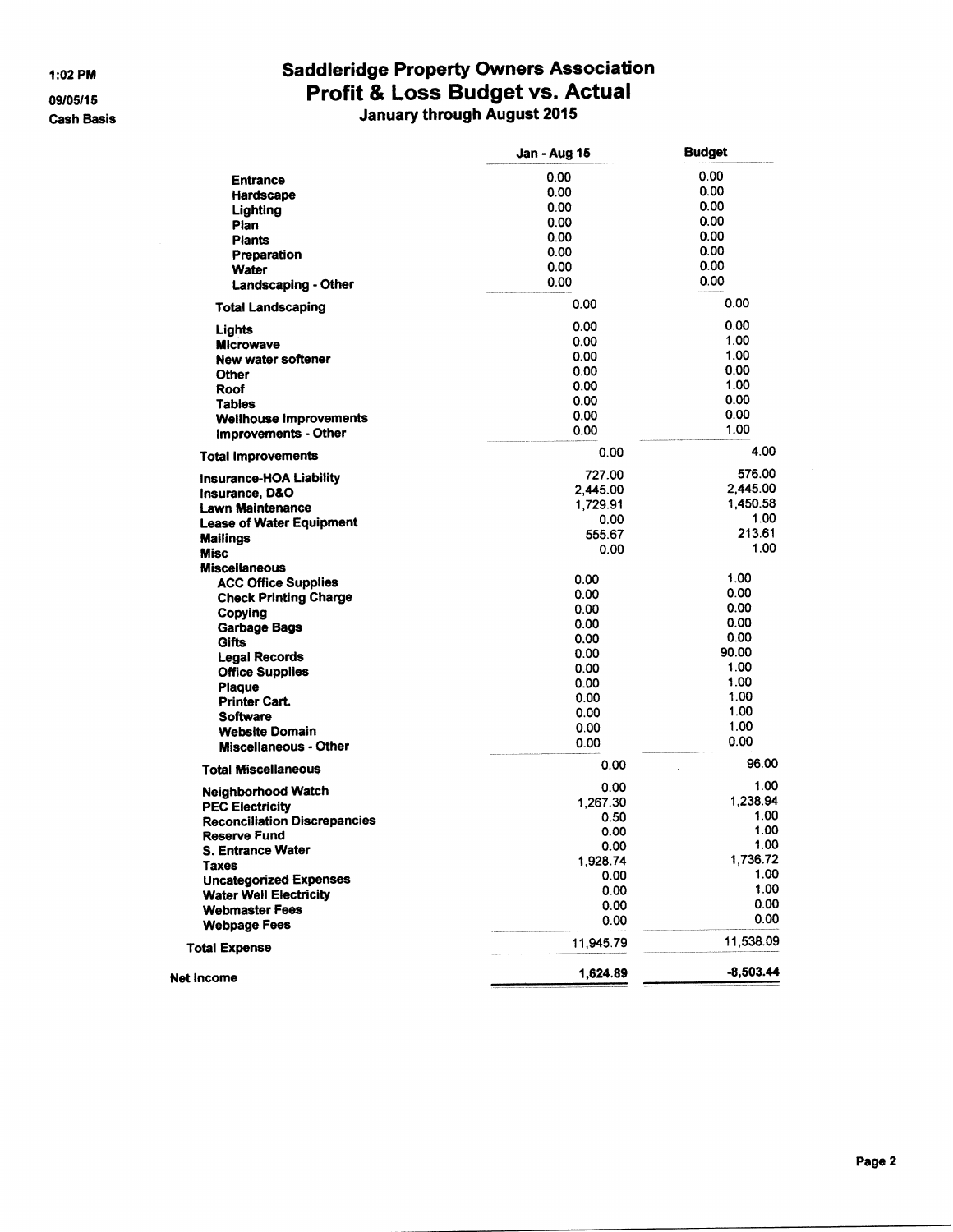09/05/15 **Cash Basis** 

#### **SPOA Balance Sheet** As of August 31, 2015

|                                                  | Aug 31, 15 | Aug 31, 14 | \$ Change   |
|--------------------------------------------------|------------|------------|-------------|
| <b>ASSETS</b>                                    |            |            |             |
| <b>Current Assets</b>                            |            |            |             |
| Checking/Savings                                 |            |            |             |
| Ozona CD #305501                                 | 25.275.58  | 25.225.09  | 50.49       |
| Ozona CD #305552                                 | 25.254.89  | 25.204.44  | 50.45       |
| <b>Ozona Checking</b>                            | 11.525.01  | 3.517.07   | 8,007.94    |
| <b>Ozona Money Market</b>                        | 41,494.66  | 42,453.02  | $-958.36$   |
| <b>Total Checking/Savings</b>                    | 103.550.14 | 96.399.62  | 7.150.52    |
| <b>Accounts Receivable</b>                       |            |            |             |
| <b>Accounts Receivable</b>                       | 0.00       | $-8.00$    | 8.00        |
| <b>Total Accounts Receivable</b>                 | 0.00       | $-8.00$    | 8.00        |
| <b>Total Current Assets</b>                      | 103.550.14 | 96,391.62  | 7.158.52    |
| <b>Other Assets</b>                              |            |            |             |
| <b>Saddleridge Property</b>                      | 80.500.00  | 80.500.00  | 0.00        |
| <b>Total Other Assets</b>                        | 80.500.00  | 80,500.00  | 0.00        |
| <b>TOTAL ASSETS</b>                              | 184,050.14 | 176,891.62 | 7,158.52    |
| <b>LIABILITIES &amp; EQUITY</b><br><b>Equity</b> |            |            |             |
| <b>Opening Balance Equity</b>                    | 110.823.40 | 110.823.40 | 0.00        |
| <b>Retained Earnings</b>                         | 71,601.85  | 62.067.95  | 9.533.90    |
| <b>Net Income</b>                                | 1.624.89   | 4.000.27   | $-2,375.38$ |
| <b>Total Equity</b>                              | 184.050.14 | 176.891.62 | 7.158.52    |
| TOTAL LIABILITIES & EQUITY                       | 184,050.14 | 176,891.62 | 7,158.52    |